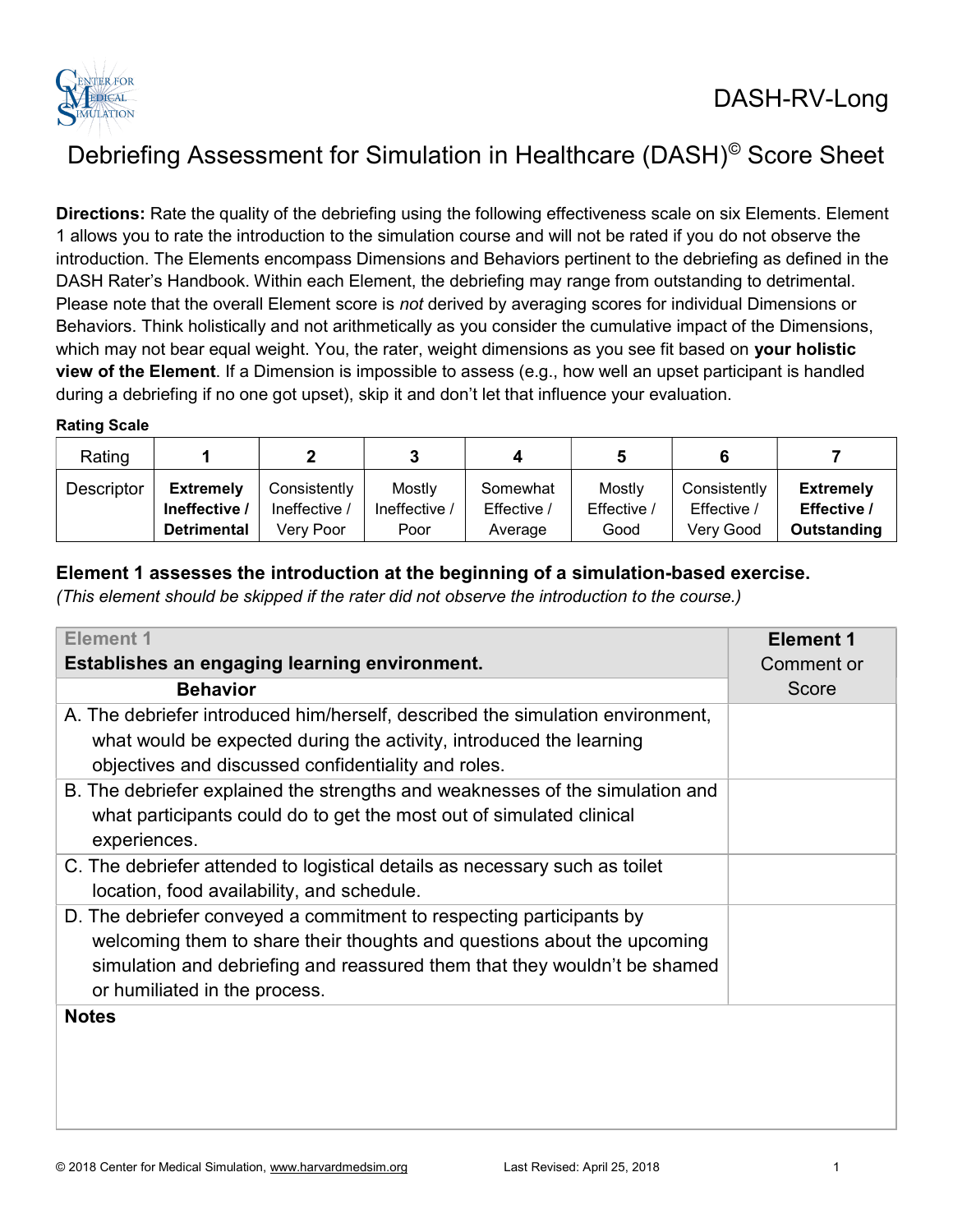

## Elements 2 through 6 assess a debriefing.

| <b>Element 2</b>                                                            | Element 2               |
|-----------------------------------------------------------------------------|-------------------------|
| Maintains an engaging learning environment.                                 | <b>Comment or Score</b> |
| <b>Behavior</b>                                                             |                         |
| A. The debriefer clarified the purpose of the debriefing, what was expected |                         |
| of participants, and the debriefer's role in the debriefing.                |                         |
| B. The debriefer acknowledged concerns about realism and helped             |                         |
| participants learn even though the case(s) were simulated.                  |                         |
| C. Debriefer conveyed respect for participants.                             |                         |
| D. The focus was on learning and not on making people feel bad about        |                         |
| making mistakes.                                                            |                         |
| E. Participants could share thoughts and emotions without fear of being     |                         |
| shamed or humiliated.                                                       |                         |
| <b>Notes</b>                                                                |                         |
|                                                                             |                         |
|                                                                             |                         |
|                                                                             |                         |
|                                                                             |                         |

| <b>Element 3</b>                                                         | <b>Element 3</b>        |
|--------------------------------------------------------------------------|-------------------------|
| Structures the debriefing in an organized way.                           | <b>Comment or Score</b> |
| <b>Behavior</b>                                                          |                         |
| A. The conversation progressed logically rather than jumping around from |                         |
| point to point.                                                          |                         |
| B. Near the beginning of the debriefing, participants were encouraged to |                         |
| share their genuine reactions to the case(s) and the debriefer seemed    |                         |
| to take the remarks seriously.                                           |                         |
| C. In the middle, the debriefer helped participants analyze actions and  |                         |
| thought processes as they reviewed the case(s).                          |                         |
| D. At the end of the debriefing, there was a summary phase where the     |                         |
| debriefer helped tie observations together and relate the case(s) to     |                         |
| ways participants could improve their future clinical practice.          |                         |
| <b>Notes</b>                                                             |                         |
|                                                                          |                         |
|                                                                          |                         |
|                                                                          |                         |
|                                                                          |                         |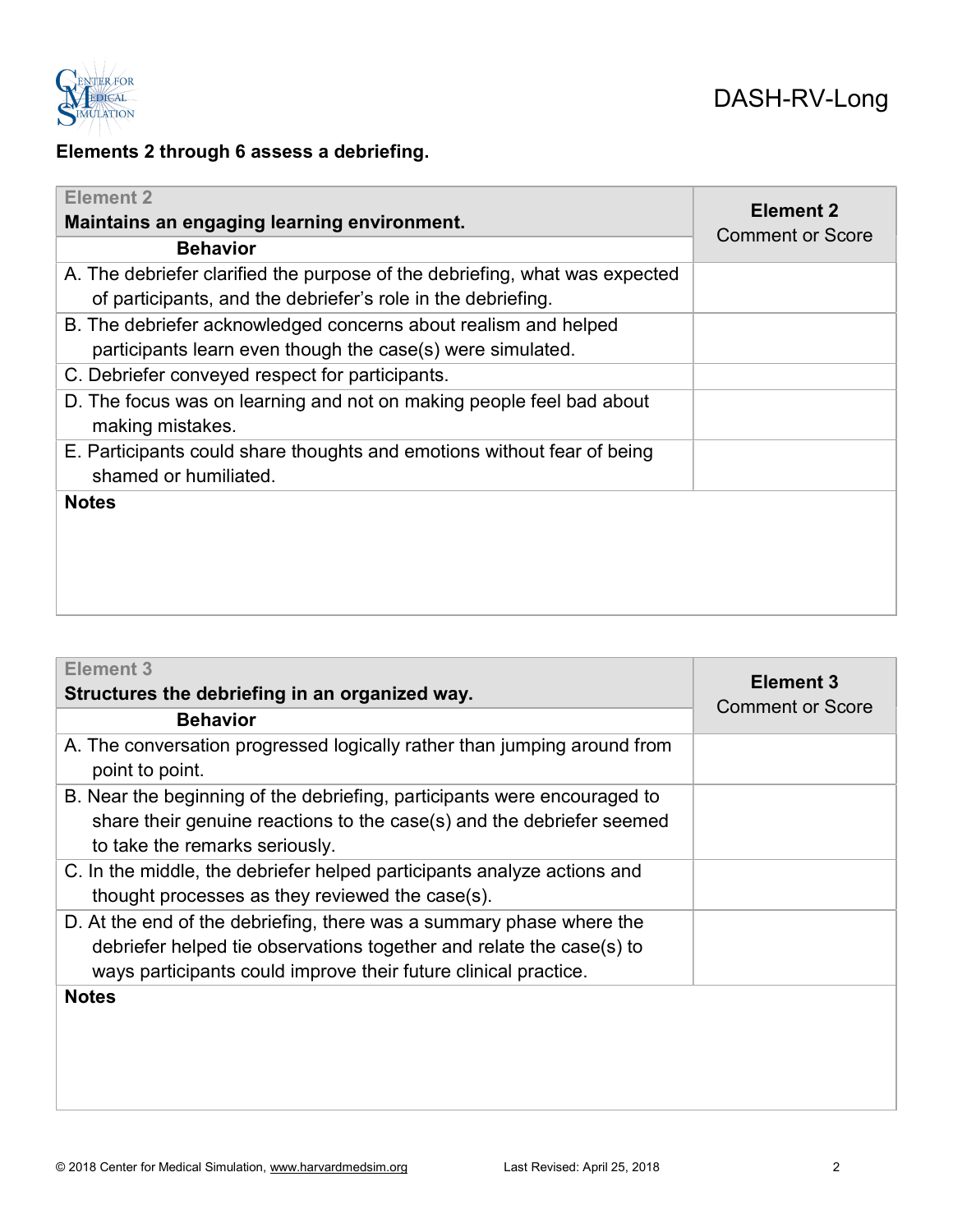

| <b>Element 4</b>                                                              | <b>Element 4</b>        |  |
|-------------------------------------------------------------------------------|-------------------------|--|
| Provokes engaging discussion.                                                 | <b>Comment or Score</b> |  |
| <b>Behavior</b>                                                               |                         |  |
| A. The debriefer used concrete examples—not just abstract or generalized      |                         |  |
| comments—to get participants to think about their performance.                |                         |  |
| B. The debriefer's point of view was clear; participants didn't have to guess |                         |  |
| what the debriefer was thinking.                                              |                         |  |
| C. The debriefer listened and made people feel heard by trying to include     |                         |  |
| everyone, paraphrasing, and using non-verbal actions like eye contact         |                         |  |
| and nodding, etc.                                                             |                         |  |
| D. The debriefer used video or recorded data to support analysis and          |                         |  |
| learning.                                                                     |                         |  |
| E. If someone got upset during the debriefing, the debriefer was respectful   |                         |  |
| and constructive in trying to help them deal with it.                         |                         |  |
| <b>Notes</b>                                                                  |                         |  |
|                                                                               |                         |  |
|                                                                               |                         |  |
|                                                                               |                         |  |
|                                                                               |                         |  |

| <b>Element 5</b>                                                             | Element 5               |  |
|------------------------------------------------------------------------------|-------------------------|--|
| Identifies and explores performance gaps.                                    |                         |  |
| <b>Behavior</b>                                                              | <b>Comment or Score</b> |  |
| A. Participants received concrete feedback on their individual performance   |                         |  |
| or that of their team based on the debriefer's honest and accurate view.     |                         |  |
| B. The debriefer helped explore what participants were thinking or trying to |                         |  |
| accomplish at key moments.                                                   |                         |  |
| <b>Notes</b>                                                                 |                         |  |
|                                                                              |                         |  |
|                                                                              |                         |  |
|                                                                              |                         |  |
|                                                                              |                         |  |